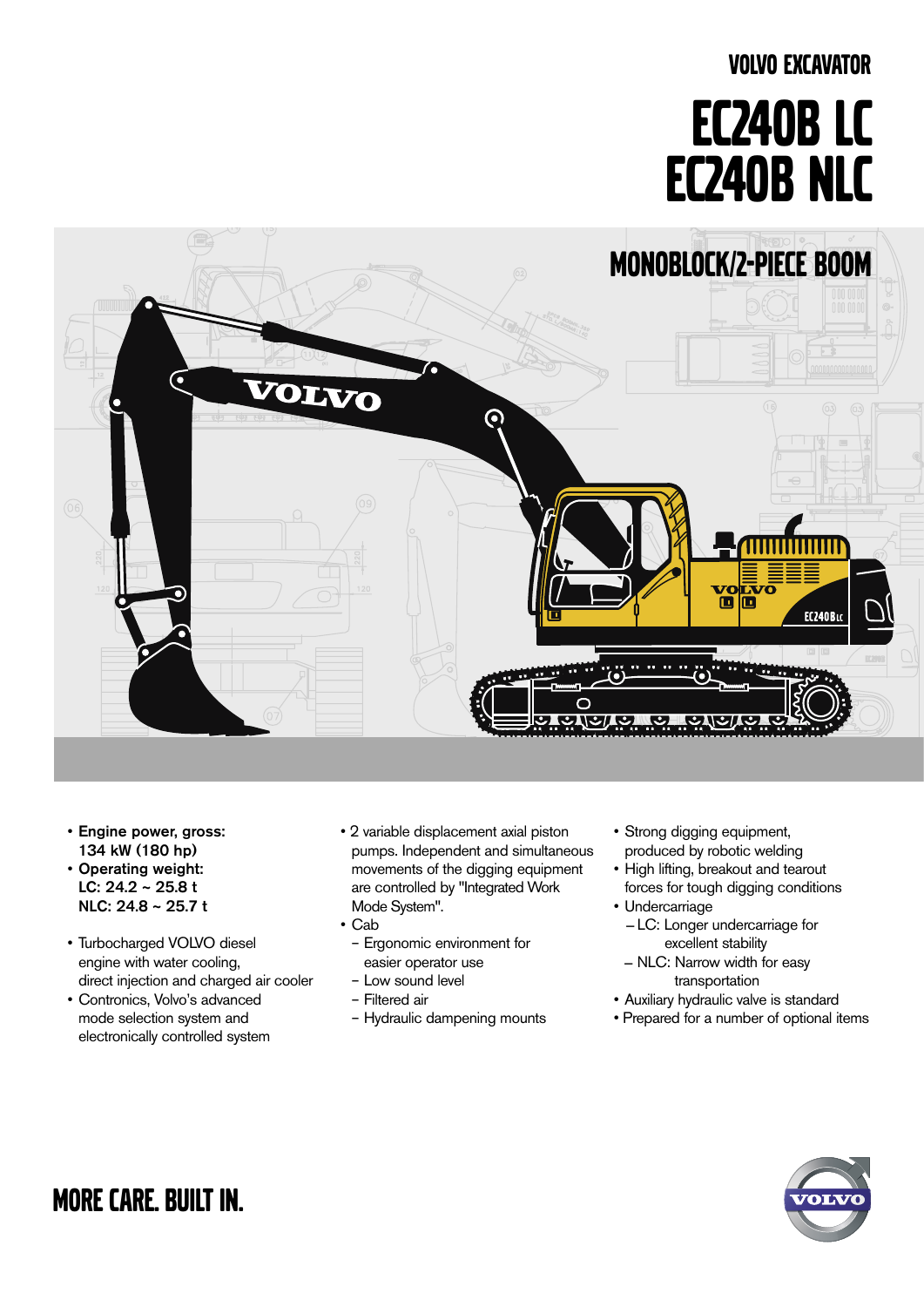

# ENGINE

*The engine is a turbocharged, 4-stroke diesel engine with water cooling, direct injection and charged air cooler. This engine has been specifically designed for excavators giving you good fuel economy, low noise emission levels, and a long service life.*

Automatic Idling System: Reduces engine speed to idle when the levers and pedals are not activated resulting in less fuel consumption and low cab noise levels.

#### Low-Emission Engine:

| Make $\cdots$                                             | VOLVO                    |
|-----------------------------------------------------------|--------------------------|
| $Model \cdots \cdots \cdots \cdots \cdots \cdots$         | D7D                      |
| Power output at $\cdots \cdots \cdots$ 33 r/s (2,000 rpm) |                          |
| Net (ISO 9249/                                            |                          |
| $SAE$ J1349) $\cdots$                                     | 125 kW (170 ps / 168 hp) |
| Gross (SAE J1995) 134 kW (182 ps / 180 hp)                |                          |
|                                                           |                          |
| No. of cylinders                                          | 6                        |
| $Displacement \cdots \cdots \cdots$                       | 7.1 I                    |
|                                                           |                          |
| $Stroke \cdots \cdots \cdots \cdots \cdots$               | 130 mm                   |



# ELECTRICAL SYSTEM

*High capacity electrical system that is well-protected. Waterproof double-lock harness plugs are used to secure corrosion free connections. The main relays and solenoid valves are shielded to prevent damage.* 

Contronics, provides advanced monitoring of machine functions and important diagnostic information.

| Voltage $\cdots$ $\cdots$ $\cdots$ $\cdots$ $\cdots$ $\cdots$ $\cdots$ $\cdots$ 24 V                         |  |
|--------------------------------------------------------------------------------------------------------------|--|
| Batteries $\cdots$ $\cdots$ $\cdots$ $\cdots$ $\cdots$ $\cdots$ $\cdots$ $\cdots$ $\cdots$ $\cdots$ $\cdots$ |  |
|                                                                                                              |  |
|                                                                                                              |  |



# UNDERCARRIAGE

*The undercarriage has a robust X-shaped frame, greased and sealed track chains are standard.*

#### LC

| No. of track pads $\cdots \cdots \cdots \cdots 2x 51$                   |
|-------------------------------------------------------------------------|
| Link pitch $\cdots$ $\cdots$ $\cdots$ $\cdots$ $\cdots$ $\cdots$ 190 mm |
| Shoe width, triple grouser 600 / 700 / 800 / 900 mm                     |
| Shoe width, double grouser $\cdots$ 700 mm                              |
| No. of bottom rollers  2 x 9                                            |
| No. of top rollers $\cdots$ $\cdots$ $\cdots$ 2 x 2                     |

#### NLC

| No. of track pads $\cdots$ $\cdots$ $\cdots$ 2 x 49          |  |
|--------------------------------------------------------------|--|
|                                                              |  |
| Shoe width, triple grouser  600 / 700 / 800 / 900 mm         |  |
| No. of bottom rollers $\cdots$ $\cdots$ 2 x 9                |  |
| No. of top rollers $\cdots$ $\cdots$ $\cdots$ $\cdots$ 2 x 2 |  |

# HYDRAULIC SYSTEM

*The hydraulic system, also known as the "Integrated Work Mode System", is designed for high-productivity, high-digging capacity, high-maneuvering precision and good fuel economy. The summation system, boom, arm and swing priority along with boom and arm regeneration provide optimum performance.*

#### The following important functions are included in the system:

Summation system: Combines the flow of both hydraulic pumps to ensure quick cycle times and high productivity.

Boom priority: Gives priority to the boom operation for faster raising when loading or performing deep excavations.

Arm priority: Gives priority to the arm operation for faster cycle times in leveling and for increased bucket filling when digging.

Swing priority: Gives priority to swing functions for faster simultaneous operations.

Regeneration system: Prevents cavitation and provides flow to other movements during simultaneous operations for maximum productivity.

Power boost: All digging and lifting forces are increased.

Holding valves: Boom and arm holding valves prevent the digging equipment from creeping.

Power Max: All function speeds are increased.

#### Main pump:

Type  $\cdots$   $\cdots$   $\cdots$  2 x variable displacement axial piston pumps Maximum flow . . . . 2 x 230 l/min

#### Pilot pump:

 $Type \cdots \cdots \cdots Gear pump$ Maximum flow  $\cdots$  1 x 20 l/min

#### Hydraulic motors:

Travel  $\cdots$   $\cdots$   $\cdots$  Variable displacement axial piston motors  $Swing \cdots \cdots$  Fixed displacement axial piston motor with mechanical brake

#### Relief valve setting:

| Implement $\cdots$ 31.4 / 34.3 Mpa (320 / 350 kg/cm <sup>2</sup> ) |
|--------------------------------------------------------------------|
| Travel circuit $\cdots$ 34.3 Mpa (350 kg/cm <sup>2</sup> )         |
| Swing circuit $\cdots$ 26.5 Mpa (270 kg/cm <sup>2</sup> )          |
| Pilot circuit $\cdots$ 3.9 Mpa (40 kg/cm <sup>2</sup> )            |

#### Hydraulic cylinders:

| 1st boom of 2-piece boom  2          |  |
|--------------------------------------|--|
|                                      |  |
| 2nd boom of 2-piece boom ········· 1 |  |
|                                      |  |
|                                      |  |
|                                      |  |
|                                      |  |
|                                      |  |
|                                      |  |

# SERVICE REFILL CAPACITIES

| Fuel tank $\cdots$ $\cdots$ $\cdots$ $\cdots$ $\cdots$ $\cdots$ $\cdots$ $\cdots$ 380 |  |
|---------------------------------------------------------------------------------------|--|
|                                                                                       |  |
|                                                                                       |  |
|                                                                                       |  |
|                                                                                       |  |
|                                                                                       |  |
| Travel reduction unit $\cdots$ $\cdots$ $\cdots$ $\cdots$ $\cdots$ $2 \times 5.2$     |  |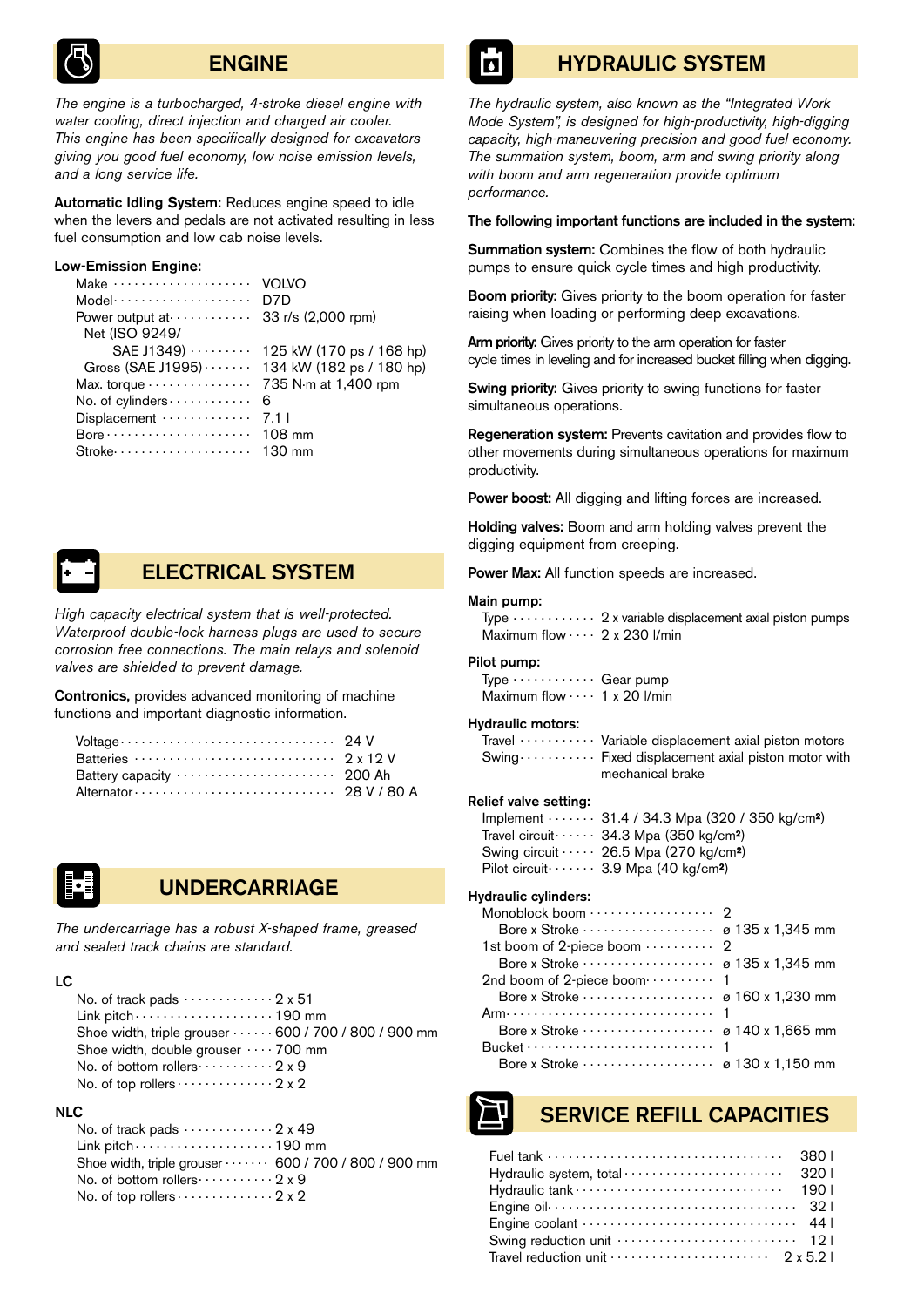

# **DRIVE**

*Each track is powered by an automatic two-speed shift travel motor. The track brakes are multi-disc, spring-applied and hydraulic released. The travel motor, brake and planetary gears are well protected within the track frame.*

| Max. tractive effort $\cdots$ $\cdots$ $\cdots$ 209 kN (21,300 kg)           |  |
|------------------------------------------------------------------------------|--|
|                                                                              |  |
| Gradeability $\cdots$ $\cdots$ $\cdots$ $\cdots$ $\cdots$ $\cdots$ 35° (70%) |  |



# SWING SYSTEM

*The superstructure is swung by the means of an axial piston motor and a planetary reduction gear. Automatic swing holding brake and anti-rebound valve are standard.*

Max. swing speed . 11.4 rpm



# **CAB**

*The operator's cab has easy access via a wide door opening. The cab is supported on hydraulic dampening mounts to reduce shock and vibration levels. These along with sound absorbing lining provide low noise levels. The cab has excellent all-round visibility. The front windshield can easily slide up into the ceiling and the lower front glass can be removed and stored in the side door.*

Integrated air conditioning and heating system:

The pressurized and filtered cab air is supplied by an automatically controlled fan. The air is distributed throughout the cab from 13 vents.

Ergonomic operator's seat: The adjustable seat and joystick console move independently to accommodate the operator. The seat has nine different adjustments plus a seat belt to for the operator's comfort and safety.

## Sound Level:

| Sound level in cab    |                                                    |
|-----------------------|----------------------------------------------------|
|                       | according to ISO 6396 $\cdots$ LpA 73 dB(A)        |
| External sound level  |                                                    |
| according to ISO 6395 |                                                    |
|                       | and EU Directive $2000/14/EC \cdots$ LwA 106 dB(A) |
|                       |                                                    |



# GROUND PRESSURE

Long crawler machine with 6.0 m monoblock boom, 2.97 m arm, 1,100 l (820 kg) bucket and 4,600 kg counterweight.

| <b>Description</b>    | Shoe width | <b>Operating weight</b> | <b>Ground pressure</b>              | Overall width |
|-----------------------|------------|-------------------------|-------------------------------------|---------------|
|                       | 600 mm     | 24,200 kg               | 47.9 kPa (0.49 kg/cm <sup>2</sup> ) | 3,190 mm      |
| <b>Triple grouser</b> | 700 mm     | 24,490 kg               | 41.5 kPa (0.42 kg/cm <sup>2</sup> ) | $3,290$ mm    |
|                       | 800 mm     | 24,780 kg               | 36.8 kPa (0.37 kg/cm <sup>2</sup> ) | 3,390 mm      |
|                       | 900 mm     | 25,070 kg               | 33.1 kPa (0.34 kg/cm <sup>2</sup> ) | 3,490 mm      |
| Double grouser        | 700 mm     | 24,850 kg               | 42.1 kPa (0.43 kg/cm <sup>2</sup> ) | 3,290 mm      |

Long crawler machine with 6.0 m monoblock boom, 2.97 m arm, 1,100 l (820 kg) bucket and 5,300 kg counterweight.

| <b>Description</b> | Shoe width | <b>Operating weight</b> | <b>Ground pressure</b>              | <b>Overall width</b> |
|--------------------|------------|-------------------------|-------------------------------------|----------------------|
|                    | 600 mm     | 24,900 kg               | 49.3 kPa (0.50 kg/cm <sup>2</sup> ) | 3,190 mm             |
| Triple grouser     | 700 mm     | 25,190 kg               | 42.7 kPa (0.44 kg/cm <sup>2</sup> ) | 3,290 mm             |
|                    | 800 mm     | 25,480 kg               | 37.8 kPa (0.39 kg/cm <sup>2</sup> ) | 3,390 mm             |
|                    | 900 mm     | 25,770 kg               | 34.0 kPa (0.35 kg/cm <sup>2</sup> ) | 3,490 mm             |
| Double grouser     | 700 mm     | 25,550 kg               | 43.2 kPa (0.44 kg/cm <sup>2</sup> ) | 3,290 mm             |

Narrow long crawler machine with 6.0 m monoblock boom, 2.97 m arm, 1,100 l (820 kg) bucket and 5,300 kg counterweight.

| <b>Description</b> | Shoe width | <b>Operating weight</b> | <b>Ground pressure</b>              | <b>Overall width</b> |
|--------------------|------------|-------------------------|-------------------------------------|----------------------|
|                    | 600 mm     | 24,800 kg               | 51.4 kPa (0.52 kg/cm <sup>2</sup> ) | 2,990 mm             |
| Triple grouser     | 700 mm     | 25,090 kg               | 44.6 kPa (0.45 kg/cm <sup>2</sup> ) | 3,090 mm             |
|                    | 800 mm     | 25,380 kg               | 39.5 kPa (0.40 kg/cm <sup>2</sup> ) | 3,190 mm             |
|                    | 900 mm     | 25,670 kg               | 35.5 kPa (0.36 kg/cm <sup>2</sup> ) | 3,290 mm             |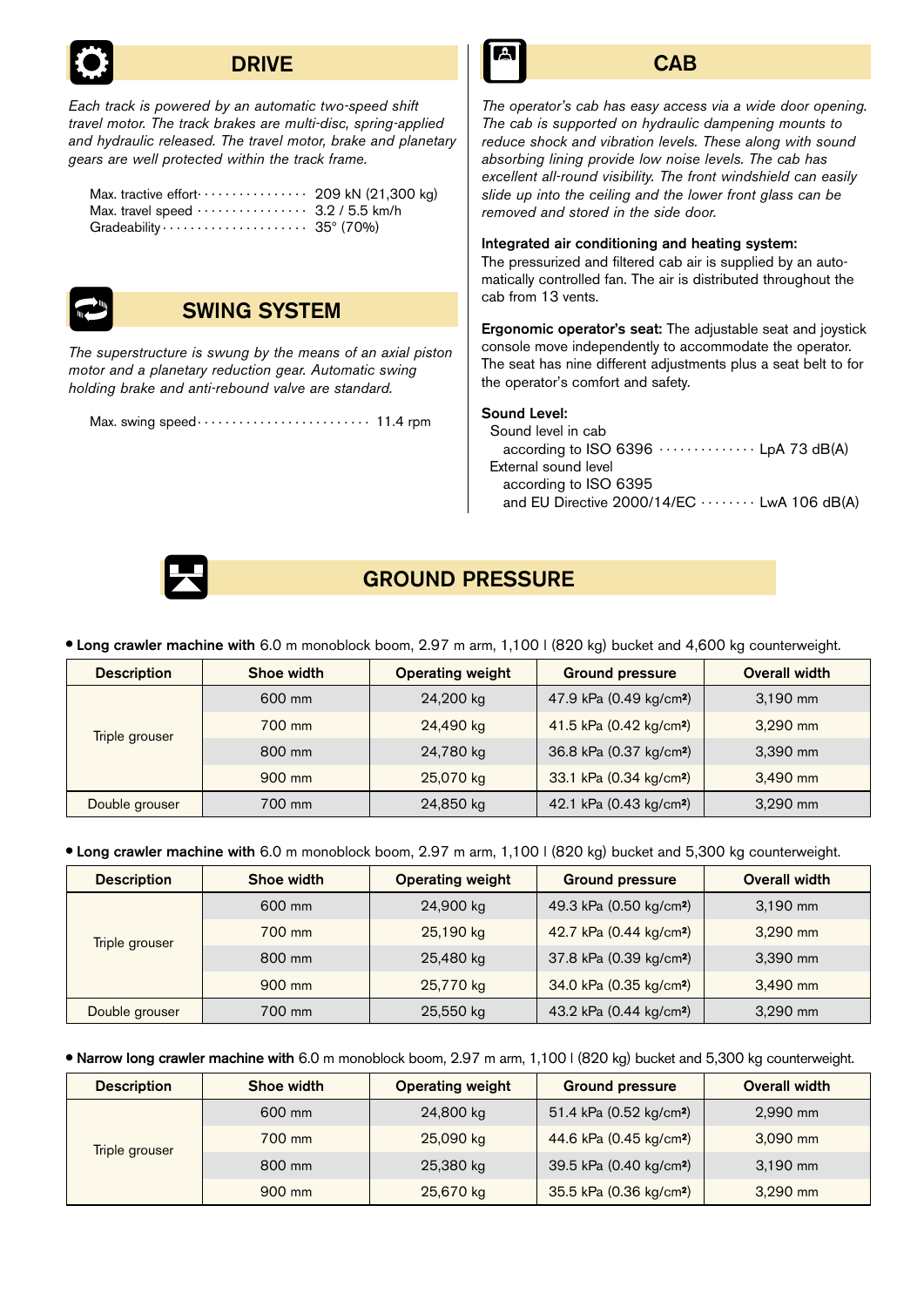# BUCKET & ARM COMBINATION

# **Volvo K-GP bucket (straight side)**

| <b>Description</b>        |                     |                  | <b>Standard bucket</b> | <b>Reinforced bucket</b> | <b>Wide bucket</b> |
|---------------------------|---------------------|------------------|------------------------|--------------------------|--------------------|
|                           | <b>SAE</b>          |                  | 1,1001                 | 1,100 l                  | 1,3501             |
| <b>Bucket capacity</b>    | <b>CECE</b>         |                  | 9601                   | 9601                     | 1,1501             |
| Bucket width              | with side cutter    |                  | 1,340 mm               | 1,340 mm                 | 1,560 mm           |
|                           | without side cutter |                  | 1,240 mm               | 1,240 mm                 | 1,450 mm           |
| Weight (with side cutter) |                     | 820 kg           | 920 kg                 | 920 kg                   |                    |
| No. of teeth              |                     |                  | 5                      | 5                        | 6                  |
| Application               |                     |                  | Trenching              | General purpose          | Extreme service    |
|                           | Monoblock           | 2.5 <sub>m</sub> | A                      | A                        | B                  |
| 4,600 kg<br>counterweight | boom $6.0 m +$      | 2.97 m           | A                      | $\mathsf{A}$             | $\overline{B}$     |
|                           | arm options         | 3.6 <sub>m</sub> | B                      | B                        | $\mathsf{C}$       |
|                           | Monoblock           | 2.5 <sub>m</sub> | A                      | A                        | A                  |
| 5,300 kg<br>counterweight | boom $6.0 m +$      | $2.97 \text{ m}$ | A                      | A                        | $\overline{B}$     |
|                           | arm options         | 3.6 <sub>m</sub> | A                      | A                        | B                  |

# **Volvo HARDOX 400**® **bucket (curved side)**

| <b>Description</b>        |                |                  | Direct fit - GP bucket |                 |                 | <b>Quick fit -GP bucket</b> |                 |
|---------------------------|----------------|------------------|------------------------|-----------------|-----------------|-----------------------------|-----------------|
| <b>SAE</b>                |                |                  | 1,1001                 | 1,2501          | 1,4501          | 1,1001                      | 1,250 l         |
| Bucket capacity           | <b>CECE</b>    |                  | 9901                   | 1,1201          | 1,3001          | 9901                        | 1,1201          |
| Bucket width              |                |                  | 1,180 mm               | 1,310 mm        | 1,490 mm        | 1,180 mm                    | 1,310 mm        |
| Weight                    |                |                  | 830 kg                 | 900 kg          | 970 kg          | 800 kg                      | 870 kg          |
| No. of teeth              |                | 4                | 5                      | 5               | $\overline{4}$  | 5                           |                 |
| Application               |                |                  | Tough condition        | Tough condition | Tough condition | Tough condition             | Tough condition |
|                           | Monoblock      | 2.5 <sub>m</sub> | A                      | A               | C               | $\overline{A}$              | B               |
| 4,600 kg<br>counterweight | boom $6.0 m +$ | $2.97 \text{ m}$ | A                      | B               | $\mathcal{C}$   | B                           | C               |
|                           | arm options    | 3.6 <sub>m</sub> | B                      | $\mathsf{C}$    | D               | B                           | $\mathcal{C}$   |
| Monoblock                 |                | 2.5 <sub>m</sub> | A                      | A               | B               | $\overline{A}$              | A               |
| 5,300 kg<br>counterweight | boom $6.0 m +$ | $2.97 \text{ m}$ | A                      | A               | C               | A                           | B               |
|                           | arm options    | 3.6 <sub>m</sub> | A                      | B               | C               | B                           | C               |

**A**: Applicable for general purpose up to 2,000 kg/m³

**B**: Applicable for general purpose up to 1,800 kg/m<sup>3</sup>

**C**: Applicable for general purpose up to 1,500 kg/m³

**D**: Applicable for general purpose up to 1,200 kg/m<sup>3</sup>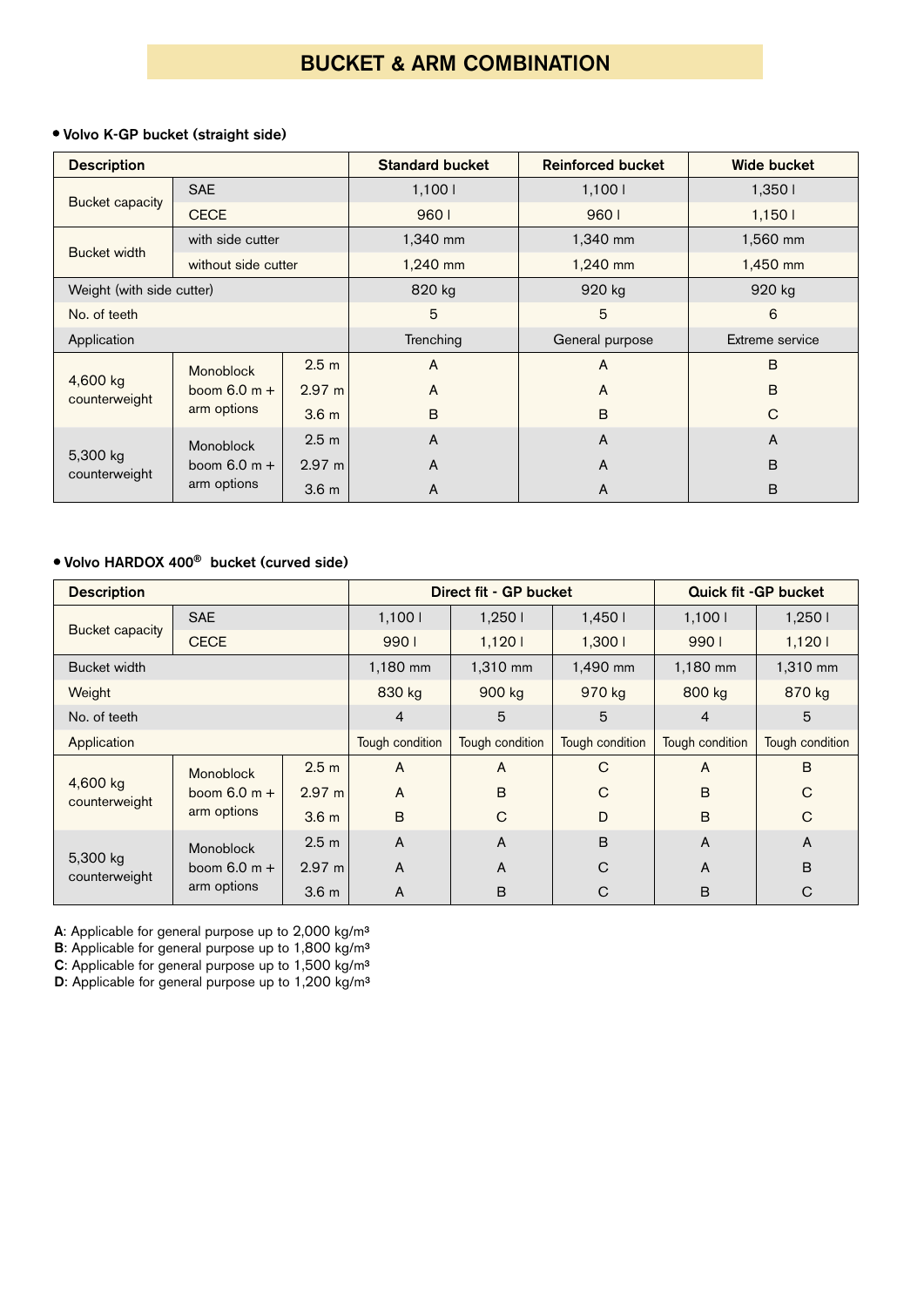# **MAX. PERMITTED BUCKETS**

*Note: 1. Bucket size based on ISO 7451, heaped material with a 1:1 angle of repose. 2. "Max permitted sizes" are for reference only and are not necessarily available from the factory.*

## Max. permitted **sizes for direct fit buckets:**

Long crawler machine with counterweight 4,600 kg / 5,300 kg<sup>\*</sup>

|                                    |             | 6.0 m Boom     |                      |                |                |  |  |  |
|------------------------------------|-------------|----------------|----------------------|----------------|----------------|--|--|--|
| <b>Description</b>                 | <b>Unit</b> | $2.5m$ Arm     | $2.97 \text{ m}$ Arm | 2.97 m HD arm  | 3.6 m Arm      |  |  |  |
| GP bucket $1.5$ t/m <sup>3</sup>   |             | 1,825 / 1,975* | 1,700 / 1,850*       | 1,675 / 1,800* | 1,575 / 1,700* |  |  |  |
| GP bucket $1.8$ t/m <sup>3</sup>   |             | 1,600 / 1,725* | 1,500 / 1,625*       | 1,450 / 1,575* | 1,375 / 1,500* |  |  |  |
| HD bucket $1.8$ t/m <sup>3</sup>   |             | 1,400 / 1,525* | $1,325/1,425*$       | $1,275/1,400*$ | 1,225 / 1,325* |  |  |  |
| $HD$ bucket $2.0$ t/m <sup>3</sup> |             | $1,300/1,400*$ | 1,225 / 1,325*       | $1,200/1,300*$ | $1,125/1,225*$ |  |  |  |

## Max. permitted **sizes for quick fit buckets:**

Long crawler machine with counterweight 4,600 kg / 5,300 kg<sup>\*</sup>

|                                    |             | 6.0 m Boom          |                |                 |                |  |  |
|------------------------------------|-------------|---------------------|----------------|-----------------|----------------|--|--|
| <b>Description</b>                 | <b>Unit</b> | $2.5 \text{ m}$ Arm | 2.97 m Arm     | 2.97 m HD arm   | 3.6 m Arm      |  |  |
| GP bucket $1.5$ t/m <sup>3</sup>   |             | 1,725 / 1,875*      | 1,600 / 1,750* | 1,575 / 1,700*  | 1,475 / 1,600* |  |  |
| $GP$ bucket $1.8$ t/m <sup>3</sup> |             | $1,500/1,625$ *     | 1,400 / 1,525* | 1,375 / 1,500*  | 1,275 / 1,400* |  |  |
| HD bucket $1.8$ t/m <sup>3</sup>   |             | $1,325/1,450*$      | 1,225 / 1,350* | 1,200 / 1,325*  | $1,125/1,250*$ |  |  |
| $HD$ bucket $2.0$ t/m <sup>3</sup> |             | $1,225/1,325*$      | $1,150/1,250*$ | $1,125/1,225$ * | $1,050/1,150*$ |  |  |

## Max. permitted **sizes for direct fit buckets:**

**Narrow long crawler machine** with counterweight 5,300 kg

|                                  |             | 6.0 m Boom |            |                 |           |  |  |
|----------------------------------|-------------|------------|------------|-----------------|-----------|--|--|
| <b>Description</b>               | <b>Unit</b> | $2.5m$ Arm | 2.97 m Arm | $2.97$ m HD arm | 3.6 m Arm |  |  |
| $GP$ bucket 1.5 $t/m3$           |             | 1,800      | 1,675      | 1,650           | 1,550     |  |  |
| GP bucket $1.8$ t/m <sup>3</sup> |             | 1.575      | 1,475      | 1.450           | 1,375     |  |  |
| HD bucket $1.8$ t/m <sup>3</sup> |             | 1.400      | 1,300      | 1,275           | 1,200     |  |  |
| $HD$ bucket 2.0 $t/m3$           |             | 1,300      | 1,200      | 1,175           | 1,125     |  |  |

## Max. permitted **sizes for quick fit buckets:**

**Narrow long crawler machine** with counterweight 5,300 kg

|                                  |             | 6.0 m Boom |            |                         |           |  |  |
|----------------------------------|-------------|------------|------------|-------------------------|-----------|--|--|
| <b>Description</b>               | <b>Unit</b> | $2.5m$ Arm | 2.97 m Arm | $2.97 \text{ m}$ HD arm | 3.6 m Arm |  |  |
| GP bucket $1.5$ t/m <sup>3</sup> |             | 1,700      | 1,575      | 1.550                   | 1,450     |  |  |
| GP bucket $1.8$ t/m <sup>3</sup> |             | 1.475      | 1,375      | 1.350                   | 1,275     |  |  |
| HD bucket $1.8$ t/m <sup>3</sup> |             | 1,300      | 1,225      | 1.200                   | 1,125     |  |  |
| HD bucket $2.0$ t/m <sup>3</sup> |             | 1.225      | 1.125      | 1.100                   | 1,050     |  |  |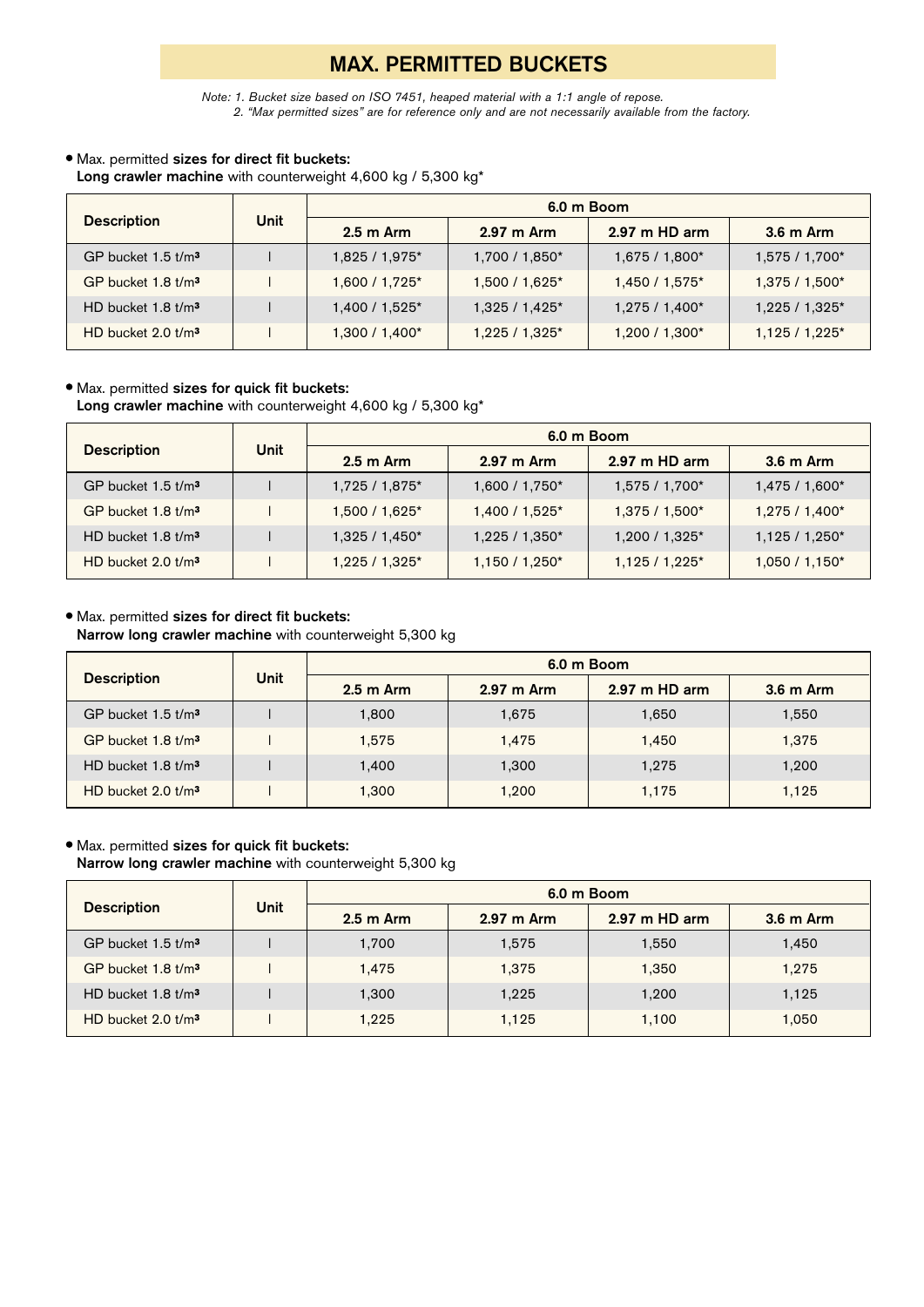# DIMENSIONS



## Long crawler machine

|                                    |                | 6.0 m Boom |            |           |  |
|------------------------------------|----------------|------------|------------|-----------|--|
| <b>Description</b>                 | <b>Unit</b>    | $2.5m$ Arm | 2.97 m Arm | 3.6 m Arm |  |
| A. Overall width of superstructure | m <sub>m</sub> | 2,840      | 2,840      | 2,840     |  |
| <b>B.</b> Overall width            | mm             | 3,190      | 3,190      | 3,190     |  |
| C. Overall height of cab           | m <sub>m</sub> | 2,990      | 2,990      | 2,990     |  |
| D. Tail swing radius               | mm             | 2,940      | 2,940      | 2,940     |  |
| E. Overall height of engine hood   | m <sub>m</sub> | 2,390      | 2,390      | 2,390     |  |
| F. Counterweight clearance *       | mm             | 1,080      | 1,080      | 1,080     |  |
| G. Tumbler length                  | <sub>mm</sub>  | 3,850      | 3,850      | 3,850     |  |
| H. Track length                    | mm             | 4,650      | 4,650      | 4,650     |  |
| I. Track gauge                     | m <sub>m</sub> | 2,590      | 2,590      | 2,590     |  |
| J. Shoe width                      | mm             | 600        | 600        | 600       |  |
| K. Min. ground clearance *         | mm             | 470        | 470        | 470       |  |
| L. Overall length                  | mm             | 10,110     | 10,020     | 10,100    |  |
| L'. Overall length                 | mm             | 10,050     | 10,020     | 10,030    |  |
| M. Overall height of boom          | mm             | 3,220      | 3,040      | 3,220     |  |
| M'. Overall height of boom         | mm             | 3,240      | 3,160      | 3,380     |  |

\* Without shoe grouser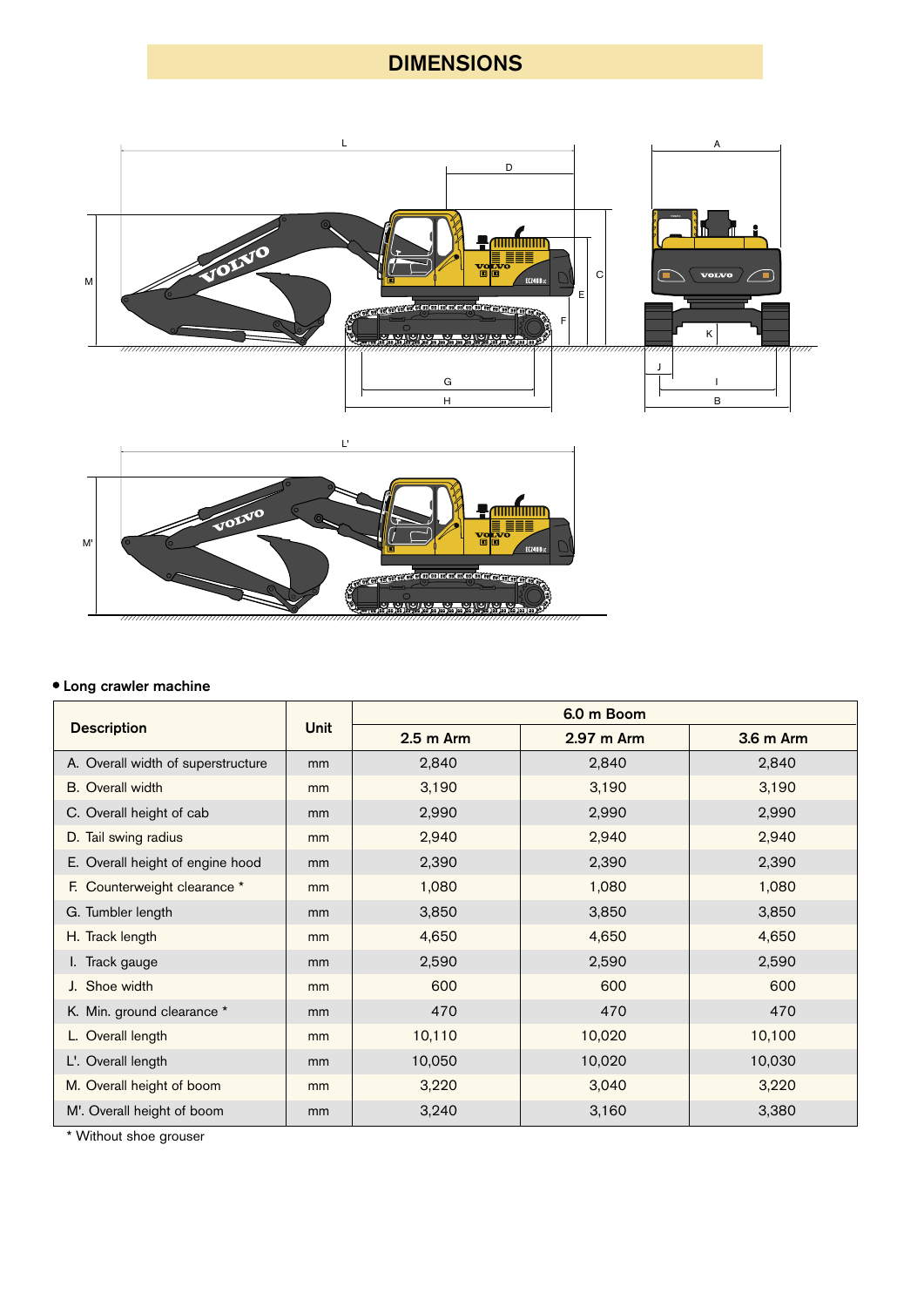# DIMENSIONS

# Narrow long crawler machine

|                                    |             | 6.0 m Boom |            |           |  |
|------------------------------------|-------------|------------|------------|-----------|--|
| <b>Description</b>                 | <b>Unit</b> | $2.5m$ Arm | 2.97 m Arm | 3.6 m Arm |  |
| A. Overall width of superstructure | mm          | 2,840      | 2,840      | 2,840     |  |
| <b>B.</b> Overall width            | mm          | 2,990      | 2,990      | 2,990     |  |
| C. Overall height of cab           | mm          | 2,990      | 2,990      | 2,990     |  |
| D. Tail swing radius               | mm          | 2,940      | 2,940      | 2,940     |  |
| E. Overall height of engine hood   | mm          | 2,390      | 2,390      | 2,390     |  |
| F. Counterweight clearance *       | mm          | 1,080      | 1,080      | 1,080     |  |
| G. Tumbler length                  | mm          | 3,660      | 3,660      | 3,660     |  |
| H. Track length                    | mm          | 4,460      | 4,460      | 4,460     |  |
| I. Track gauge                     | mm          | 2,390      | 2,390      | 2,390     |  |
| J. Shoe width                      | mm          | 600        | 600        | 600       |  |
| K. Min. ground clearance *         | mm          | 470        | 470        | 470       |  |
| L. Overall length                  | mm          | 10,110     | 10,020     | 10,100    |  |
| L'. Overall length                 | mm          | 10,050     | 10,020     | 10,030    |  |
| M. Overall height of boom          | mm          | 3,220      | 3,040      | 3,220     |  |
| M'. Overall height of boom         | mm          | 3,240      | 3,160      | 3,380     |  |

\* Without shoe grouser

#### Boom



| <b>Description</b> | 6.0 <sub>m</sub> | 6.0 m HD | 5.95 m 2-piece |
|--------------------|------------------|----------|----------------|
| Length             | 6,210 mm         | 6,210 mm | 6,160 mm       |
| Height             | 1,630 mm         | 1,630 mm | 1,510 mm       |
| Width              | 730 mm           | 730 mm   | 730 mm         |
| Weight             | 2,040 kg         | 2,130 kg | 2,420 kg       |

\* Includes cylinder, pin and piping

Arm  $\circ$ HeightLength

| <b>Description</b> | 2.5 <sub>m</sub> | 2.97 m   | 2.97 m HD | 3.6 <sub>m</sub> |
|--------------------|------------------|----------|-----------|------------------|
| Length             | 3,590 mm         | 4,060 mm | 4,060 mm  | 4,730 mm         |
| Height             | 930 mm           | 920 mm   | 920 mm    | 920 mm           |
| Width              | 480 mm           | 480 mm   | 480 mm    | 480 mm           |
| Weight             | 1,185 kg         | 1,210 kg | 1,290 kg  | 1,290 kg         |

\* Includes cylinder, piping and linkage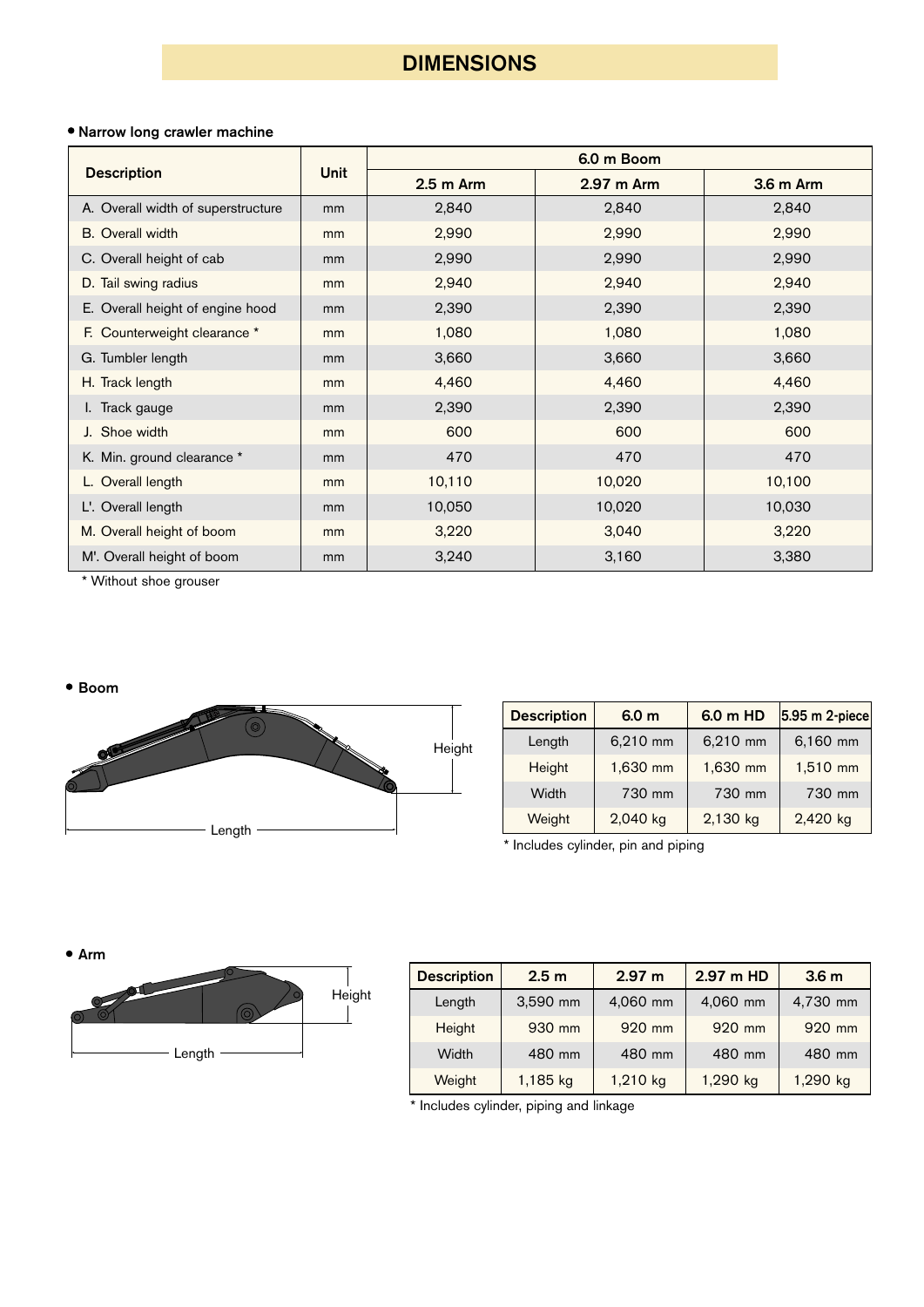# WORKING RANGES & DIGGING FORCES



# 6.0 m monoblock boom with direct fit bucket

|                                     |             | 6.0 m Boom          |                      |            |  |
|-------------------------------------|-------------|---------------------|----------------------|------------|--|
| <b>Description</b>                  | <b>Unit</b> | $2.5 \text{ m}$ Arm | $2.97 \text{ m}$ Arm | $3.6m$ Arm |  |
| A. Max. digging reach               | mm          | 9,880               | 10.260               | 10,730     |  |
| B. Max. digging reach on ground     | mm          | 9.690               | 10.080               | 10,560     |  |
| C. Max. digging depth               | mm          | 6,500               | 6,980                | 7,600      |  |
| D. Max. digging depth (8' level)    | mm          | 6.280               | 6.740                | 7,380      |  |
| E. Max. vertical wall digging depth | mm          | 5,730               | 5,970                | 6,270      |  |
| F. Max. cutting height              | mm          | 9,620               | 9,690                | 9,660      |  |
| G. Max. dumping height              | mm          | 6,700               | 6.800                | 6.820      |  |
| H. Min. front swing radius          | mm          | 3,910               | 3,890                | 3,890      |  |

# Digging forces with direct fit bucket

| <b>Description</b>      |            |             | 6.0 m Boom      |                 |                 |  |
|-------------------------|------------|-------------|-----------------|-----------------|-----------------|--|
|                         |            | <b>Unit</b> | $2.5m$ Arm      | 2.97 m Arm      | 3.6 m Arm       |  |
| Bucket radius           |            | mm          | 1,540           | 1,540           | 1,540           |  |
| Breakout force - bucket | <b>SAE</b> | kN          | 143.2 / 156.9   | 143.2 / 156.9   | 143.2 / 156.9   |  |
| (Normal / Power boost)  |            | kg          | 14,600 / 16,000 | 14,600 / 16,000 | 14,600 / 16,000 |  |
| Breakout force – bucket | <b>ISO</b> | kN          | 160.8 / 175.5   | 160.8 / 175.5   | 160.8 / 175.5   |  |
| (Normal / Power boost)  |            | kg          | 16,400 / 17,900 | 16,400 / 17,900 | 16,400 / 17,900 |  |
| Tearout force – arm     | <b>SAE</b> | kN          | 125.2 / 137.0   | 108.8 / 118.7   | 97.1 / 105.9    |  |
| (Normal / Power boost)  |            | kg          | 12,770 / 13,970 | 11,100 / 12,100 | 9,900 / 10,800  |  |
| Tearout force – arm     | <b>ISO</b> | kN          | 129.0 / 141.1   | 111.1 / 121.6   | 99.0 / 108.2    |  |
| (Normal / Power boost)  |            | kg          | 13,160 / 14,390 | 11,330 / 12,400 | 10,100 / 11,030 |  |
| Rotation angle, bucket  |            | deg         | 177             | 177             | 177             |  |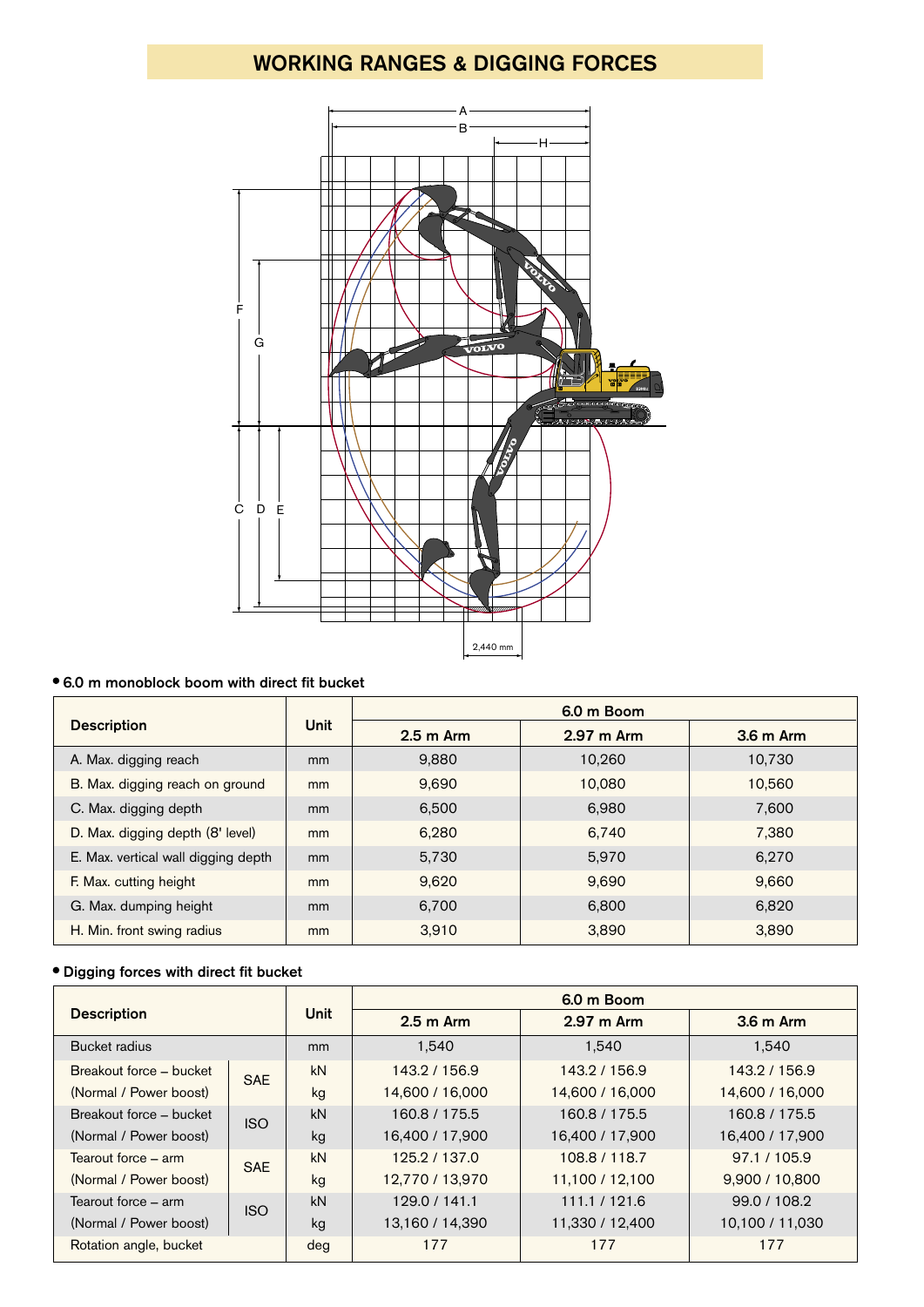# WORKING RANGES & DIGGING FORCES



## 5.95 m 2-piece boom with direct fit bucket

|                                     |               | 5.95 m 2-piece boom |            |            |  |  |  |  |  |
|-------------------------------------|---------------|---------------------|------------|------------|--|--|--|--|--|
| <b>Description</b>                  | <b>Unit</b>   | $2.5 \text{ m}$ Arm | 2.97 m Arm | $3.6m$ Arm |  |  |  |  |  |
| A. Max. digging reach               | <sub>mm</sub> | 9,890               | 10,290     | 10,780     |  |  |  |  |  |
| B. Max. digging reach on ground     | mm            | 9,710               | 10,110     | 10.610     |  |  |  |  |  |
| C. Max. digging depth               | <sub>mm</sub> | 6,040               | 6,480      | 7,050      |  |  |  |  |  |
| D. Max. digging depth (8' level)    | mm            | 5,930               | 6.380      | 6.950      |  |  |  |  |  |
| E. Max. vertical wall digging depth | <sub>mm</sub> | 5,110               | 5,590      | 6,020      |  |  |  |  |  |
| F. Max. cutting height              | mm            | 11,080              | 11.340     | 11,580     |  |  |  |  |  |
| G. Max. dumping height              | <sub>mm</sub> | 8,010               | 8.270      | 8,530      |  |  |  |  |  |
| H. Min. front swing radius          | mm            | 2,790               | 2,550      | 2,720      |  |  |  |  |  |

# Digging forces with direct fit bucket

| <b>Description</b>      |            |               | 5.95 m 2-piece boom            |                 |                 |  |  |  |  |  |
|-------------------------|------------|---------------|--------------------------------|-----------------|-----------------|--|--|--|--|--|
|                         |            | <b>Unit</b>   | $2.5m$ Arm                     | 2.97 m Arm      | 3.6 m Arm       |  |  |  |  |  |
| Bucket radius           |            | <sub>mm</sub> | 1,540                          | 1,540           | 1,540           |  |  |  |  |  |
| Breakout force - bucket | <b>SAE</b> | kN            | 143.2 / 156.9                  | 143.2 / 156.9   | 143.2 / 156.9   |  |  |  |  |  |
| (Normal / Power boost)  |            | kg            | 14,600 / 16,000                | 14,600 / 16,000 | 14,600 / 16,000 |  |  |  |  |  |
| Breakout force - bucket | <b>ISO</b> | kN            | 160.8 / 175.5                  | 160.8 / 175.5   | 160.8 / 175.5   |  |  |  |  |  |
| (Normal / Power boost)  |            | kg            | 16,400 / 17,900                | 16,400 / 17,900 | 16,400 / 17,900 |  |  |  |  |  |
| Tearout force – arm     | <b>SAE</b> | kN            | 125.2 / 137.0                  | 108.8 / 118.7   | 97.1 / 105.9    |  |  |  |  |  |
| (Normal / Power boost)  |            | kg            | 12,770 / 13,970                | 11,100 / 12,100 | 9,900 / 10,800  |  |  |  |  |  |
| Tearout force – arm     | <b>ISO</b> | kN            | 111.1 / 121.6<br>129.0 / 141.1 |                 | 99.0 / 108.2    |  |  |  |  |  |
| (Normal / Power boost)  |            | kg            | 13,160 / 14,390                | 11,330 / 12,400 | 10,100 / 11,030 |  |  |  |  |  |
| Rotation angle, bucket  |            | deg           | 177                            | 177             | 177             |  |  |  |  |  |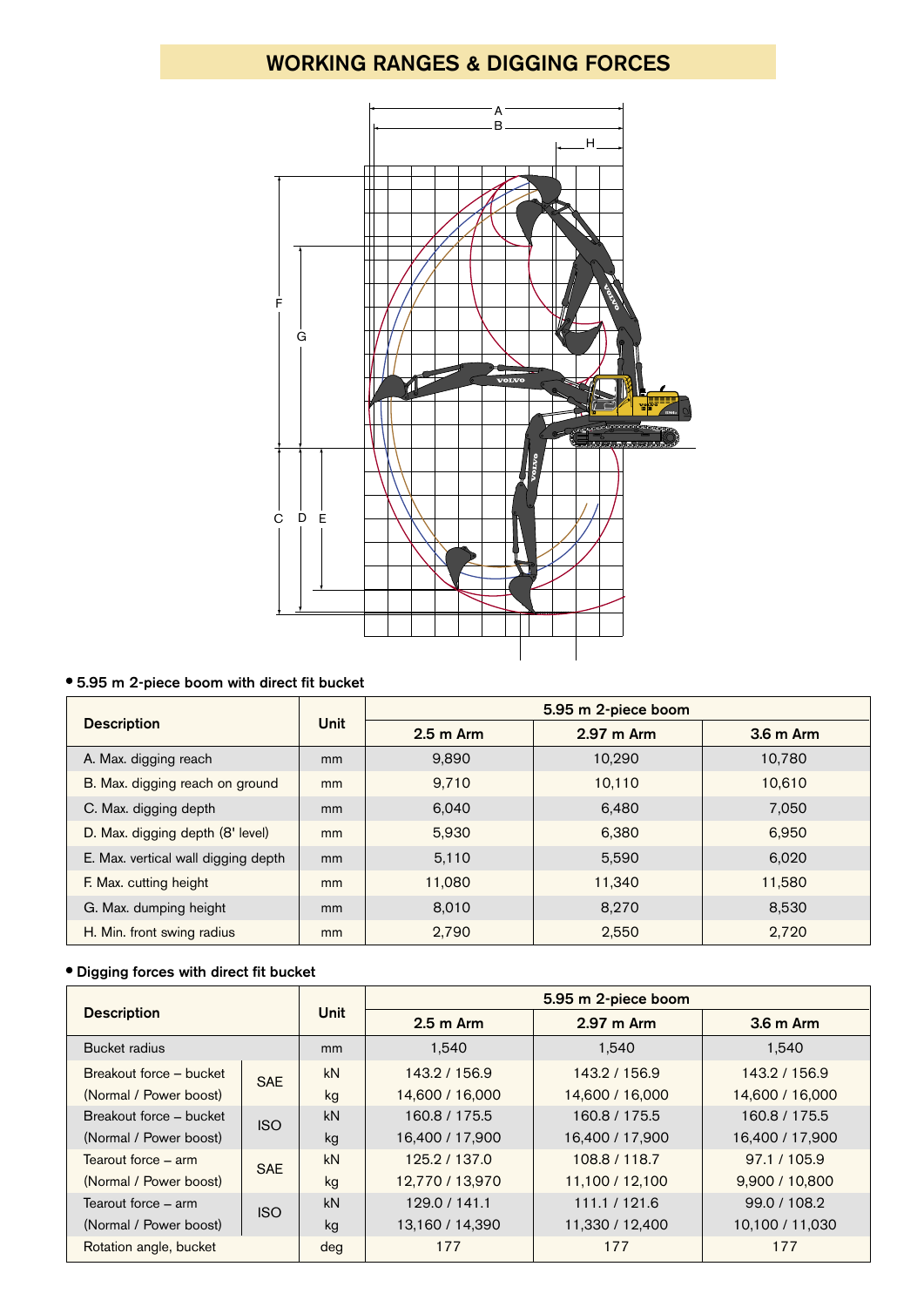# LIFTING CAPACITY (At the arm and without bucket)

*Note: For lifting capacity including bucket, simply subtract actual weight of the direct fit bucket or the bucket with quick fit from the following values.*

# EC240B LC

| Across<br>ᄓ<br>undercarriage                                                  | Lifting<br>hook                                                                                                                                                                                      | 3.0 <sub>m</sub>                                     |                                                      | 4.5 <sub>m</sub>                                                                  |                                                                    | 6.0 <sub>m</sub>                                                                    |                                                                         | 7.5 <sub>m</sub>                                                   |                                                             | 9.0 <sub>m</sub>           |                         | Max. reach                                                                     |                                                                       |                                                                      |
|-------------------------------------------------------------------------------|------------------------------------------------------------------------------------------------------------------------------------------------------------------------------------------------------|------------------------------------------------------|------------------------------------------------------|-----------------------------------------------------------------------------------|--------------------------------------------------------------------|-------------------------------------------------------------------------------------|-------------------------------------------------------------------------|--------------------------------------------------------------------|-------------------------------------------------------------|----------------------------|-------------------------|--------------------------------------------------------------------------------|-----------------------------------------------------------------------|----------------------------------------------------------------------|
| Along<br>undercarriage                                                        | related<br>to ground<br>level                                                                                                                                                                        | ௶                                                    | <b>G</b>                                             | ပျော်                                                                             | Œ.                                                                 | ழ்                                                                                  | <b>G</b>                                                                | ௶                                                                  | ়ে⊷                                                         | မျှ                        | <b>G</b>                | မျှ                                                                            | <b>G</b>                                                              | Max.<br>mm                                                           |
| with 600 mm shoe<br>4,600 kg CWT<br>monoblock boom<br>$6.0 m + arm 2.5 m$     | 6.0 <sub>m</sub><br>kg<br>$k\check{g}$<br>4.5 <sub>m</sub><br>kg<br>3.0 <sub>m</sub><br>1.5 <sub>m</sub><br>kg<br>0.0 <sub>m</sub><br>kg<br>$-1.5m$<br>kg<br>$-3.0m$<br>kg<br>$-4.5m$<br>kg          | *9,480<br>*17,680<br>*14,150                         | *9,480<br>17,070<br>$*14,150$                        | *8,740<br>$*11,300$<br>*13,280<br>*13,710<br>*13,830<br>*12,810<br>*10,320        | *8,740<br>9,130<br>8,600<br>8,390<br>8,370<br>8,480<br>8,770       | $*6,470$<br>$*7,260$<br>$*8,410$<br>8,950<br>8,760<br>8,690<br>8,770                | $*6,470$<br>6,320<br>6,010<br>5,740<br>5,570<br>5,510<br>5,580          | *6,660<br>6,540<br>6,390<br>6,290<br>6,270                         | 4,460<br>4,330<br>4,190<br>4,100<br>4,080                   |                            |                         | *6,500<br>6,120<br>5,620<br>5,460<br>5,620<br>6,160<br>7,450<br>*8,590         | 4,800<br>4,080<br>3,730<br>3,600<br>3,680<br>4,010<br>4,820<br>7,010  | 7,230<br>7,910<br>8,260<br>8,330<br>8,110<br>7,590<br>6,700<br>5,250 |
| with 600 mm shoe<br>4,600 kg CWT<br>monoblock boom<br>$6.0 m +$<br>arm 2.97 m | 6.0 <sub>m</sub><br>kg<br>4.5 <sub>m</sub><br>kg<br>3.0 <sub>m</sub><br>kg<br>1.5 <sub>m</sub><br>kg<br>0.0 <sub>m</sub><br>kg<br>$-1.5m$<br>kg<br>$-3.0m$<br>kg<br>$-4.5m$<br>kg                    | $*9,700$<br>*16,150<br>*15,770                       | $*9,700$<br>$*16,150$<br>*15,770                     | *7,870<br>$*10,430$<br>*12,660<br>*13,790<br>13,930<br>*13,210<br>$*11,310$       | *7,870<br>9,300<br>8,680<br>8,370<br>8,300<br>8,370<br>8,590       | *5,890<br>$*6,740$<br>*7,940<br>8,990<br>8,750<br>8,650<br>8,680                    | *5,890<br>6,400<br>6,070<br>5,760<br>5,550<br>5,460<br>5,490            | *5,910<br>*8,230<br>6,570<br>6,400<br>6,270<br>6,210               | 4,590<br>4,500<br>4,350<br>4,190<br>4,070<br>4,020          |                            |                         | *5,280<br>$*5,300$<br>5,250<br>5,110<br>5,220<br>5,660<br>6,670<br>$*8,410$    | 4,410<br>3,790<br>3,480<br>3,360<br>3,420<br>3,690<br>4,320<br>5,900  | 7,670<br>8,310<br>8,640<br>8,710<br>8,500<br>8,010<br>7,170<br>5,840 |
| with 600 mm shoe<br>4,600 kg CWT<br>monoblock boom<br>$6.0 m + arm 3.6 m$     | 6.0 <sub>m</sub><br>kg<br>4.5 <sub>m</sub><br>kg<br>3.0 <sub>m</sub><br>kg<br>1.5 <sub>m</sub><br>kg<br>0.0 <sub>m</sub><br>kg<br>$-1.5m$<br>kg<br>$-3.0m$<br>kg<br>$-4.5m$<br>kg                    | *14,800<br>$*6,440$<br>**9,830<br>*14,560<br>*17,530 | $*14,800$<br>$*6,440$<br>*9,830<br>*14,560<br>16,820 | *9,230<br>*11,720<br>*13,300<br>*13,840<br>*13,560<br>*12,250                     | *9,230<br>8,830<br>8,390<br>8,210<br>8,220<br>8,380                | *6,020<br>$*7,270$<br>*8,560<br>8,770<br>8,600<br>8,580<br>8,710                    | *6,020<br>6,180<br>5,830<br>5,560<br>5,420<br>5,400<br>5,510            | *5,290<br>*5,680<br>$*6,330$<br>6,430<br>6,260<br>6,170<br>6,170   | 4,700<br>4,580<br>4,400<br>4,220<br>4,060<br>3,980<br>3,980 | 4,970<br>4,870             | 3,300<br>3,210          | *4,590<br>$*4,500$<br>$*4,710$<br>4,730<br>4,800<br>5,140<br>5,900<br>*8,870   | *4.590<br>3,500<br>3,220<br>3,110<br>3,140<br>3,340<br>3,820<br>8,710 | 8,200<br>8,800<br>9,120<br>9,180<br>8,980<br>8,520<br>7,740<br>6,520 |
| with 600 mm shoe<br>5,300 kg CWT<br>monoblock boom<br>$6.0 m + arm 2.5 m$     | 6.0 <sub>m</sub><br>kg<br>4.5 <sub>m</sub><br>kg<br>3.0 <sub>m</sub><br>kg<br>1.5 <sub>m</sub><br>kg<br>0.0 <sub>m</sub><br>kg<br>$-1.5m$<br>kg<br>$-3.0m$<br>kg<br>$-4.5m$<br>kg                    | *9,480<br>*17,680<br>$*14,150$                       | *9,480<br>*17,680<br>$*14,150$                       | *8,740<br>$*11,300$<br>*13,280<br>*14,020<br>*13,830<br>*12,810<br>*10,320        | *8,740<br>9,790<br>9,260<br>9,050<br>9,030<br>9,150<br>9,430       | $*6,450$<br>$*7,260$<br>$*8,410$<br>$*9,490$<br>9,340<br>9,270<br>9,350             | $*6,450$<br>6,770<br>6,460<br>6,190<br>6,020<br>5,960<br>6,030          | *6,660<br>6,960<br>6,810<br>6,710<br>6,690                         | 4,800<br>4,670<br>4,530<br>4,440<br>4,420                   |                            |                         | *6,500<br>6,510<br>5,990<br>5,830<br>6,000<br>6,570<br>7,940<br>$*8,590$       | 6,500<br>4,400<br>4,030<br>3,900<br>3,990<br>4,350<br>5,210<br>7,550  | 7,230<br>7,910<br>8,260<br>8,330<br>8,110<br>7,590<br>6,700<br>5,250 |
| with 600 mm shoe<br>4,600 kg CWT<br>monoblock boom<br>$6.0 m +$<br>arm 2.97 m | 6.0 <sub>m</sub><br>$\mathsf{k}\mathsf{g}$<br>4.5 <sub>m</sub><br>kg<br>3.0 <sub>m</sub><br>kg<br>1.5 <sub>m</sub><br>kg<br>0.0 <sub>m</sub><br>kg<br>$-1.5m$<br>kg<br>$-3.0m$<br>kg<br>-4.5 m<br>kg | $*9,700$<br>*16,150<br>*15,770                       | $*9,700$<br>$*16,150$<br>*15,770                     | *7,870<br>$*10,430$<br>*12,660<br>*13,790<br>*13,930<br>$*13,210$<br>$*11,310$    | *7,870<br>9,970<br>9,350<br>9,040<br>8,960<br>9,030<br>9,260       | *5,890<br>$*6,740$<br>$*7,940$<br>$*9,120$<br>9,330<br>9,230<br>9,260               | *5,890<br>$*6,740$<br>6,520<br>6,210<br>6,000<br>5,910<br>5,940         | *5,910<br>*6,320<br>$*6,810$<br>6,820<br>6,690<br>6,640            | 4,930<br>4,840<br>4,690<br>4,530<br>4,410<br>4,360          |                            |                         | *5,280<br>$*5,300$<br>$*5,520$<br>5,450<br>5,580<br>6,050<br>7,120<br>$*8,410$ | 4,740<br>4,090<br>3,770<br>3,650<br>3,710<br>4,000<br>4,680<br>6,360  | 7,670<br>8,310<br>8,640<br>8,710<br>8,500<br>8,010<br>7,170<br>5,840 |
| with 600 mm shoe<br>5,300 kg CWT<br>monoblock boom<br>$6.0 m + arm 3.6 m$     | 6.0 <sub>m</sub><br>kg<br>4.5 <sub>m</sub><br>kg<br>kg<br>3.0 <sub>m</sub><br>1.5 <sub>m</sub><br>kg<br>0.0 <sub>m</sub><br>kg<br>$-1.5m$<br>kg<br>$-3.0 m$<br>kg<br>-4.5 m<br>kg                    | *14,800<br>$*6,440$<br>*9,830<br>*14,560<br>*17,530  | *14,800<br>$*6,400$<br>*9,830<br>*14,560<br>17,530   | $*9,230$<br>*11,720<br>*13,300<br>*13,860<br>*13,560<br>*12,250                   | $*9,230$<br>9,500<br>9,050<br>8,880<br>8,890<br>9,050              | *6,020<br>$*7,270$<br>*8,560<br>9,350<br>9,180<br>9,160<br>9,060                    | *6,020<br>6,630<br>6,280<br>6,010<br>5,870<br>5,850<br>5,960            | $*5,290$<br>*5,680<br>$*6,330$<br>6,850<br>6,690<br>6,590<br>6,600 | 5,040<br>4,920<br>4,740<br>4,560<br>4,400<br>4,320<br>4,320 | 5,180<br>5,210             | 3,570<br>3,480          | $*4,460$<br>*4,500<br>$*4,710$<br>5,050<br>5,140<br>5,500<br>6,310<br>*8,110   | 4,320<br>3,780<br>3,490<br>3,370<br>3,410<br>3,630<br>4,150<br>5,320  | 8,200<br>8,800<br>9,120<br>9,180<br>8,980<br>8,520<br>7,740<br>6,520 |
| with 600 mm shoe<br>5,300 kg CWT<br>2-piece boom<br>$5.95 m + arm 2.5 m$      | 6.0 <sub>m</sub><br>kg<br>4.5 <sub>m</sub><br>kg<br>kğ<br>3.0 <sub>m</sub><br>1.5 <sub>m</sub><br>kg<br>0.0 <sub>m</sub><br>kg<br>$-1.5m$<br>kg<br>$-3.0m$<br>kg<br>$-4.5m$<br>kg                    | $*9,300$                                             | $*9,300$                                             | $*9,150$<br>$*11,490$<br>$*13,220$<br>*13,990<br>*13,390<br>$*11,810$<br>$*9,180$ | $*9,150$<br>10,520<br>9,740<br>9,170<br>8,950<br>8,940<br>9,080    | $*8,530$<br>$*9,090$<br>*9,800<br>9,510<br>9,310<br>$*9,150$<br>$*7,060$            | 6,990<br>6,740<br>6,410<br>6,120<br>5,940<br>5,900<br>5,990             | 7,100<br>6,950<br>6,790<br>6,690<br>6,690                          | 4,760<br>4,620<br>4,480<br>4,380<br>4,380                   |                            |                         | *6,840<br>6,470<br>5,960<br>5,800<br>5,970<br>$*6,500$<br>*5,660               | 5,090<br>4,330<br>3,960<br>3,840<br>3,930<br>4,300<br>5,170           | 7,250<br>7,920<br>8,270<br>8,340<br>8,120<br>7,610<br>6,720          |
| with 600 mm shoe<br>5,300 kg CWT<br>2-piece boom<br>$5.95 m +$<br>arm 2.97 m  | 6.0 <sub>m</sub><br>kg<br>4.5 <sub>m</sub><br>kg<br>3.0 <sub>m</sub><br>kg<br>1.5 <sub>m</sub><br>kg<br>0.0 <sub>m</sub><br>kg<br>$-1.5m$<br>kg<br>$-3.0 m$<br>kg<br>$-4.5m$<br>kg                   | *15,390<br>$*9,540$                                  | *15,390<br>$*9,540$                                  | $*7,270$<br>*10,570<br>*12,660<br>*13,820<br>*13,690<br>*12,450<br>$*10,180$      | *7,270<br>*10,570<br>9,930<br>9,260<br>8,940<br>8,870<br>8,960     | *7,560<br>$*8,700$<br>$*9,500$<br>9,560<br>9,310<br>9,210<br>$*7,830$               | 7,090<br>6,830<br>6,480<br>6,150<br>5,930<br>5,850<br>5,890             | *5,950<br>7,160<br>6,980<br>6,800<br>6,670<br>6,620                | 4,890<br>4,810<br>4,650<br>4,480<br>4,360<br>4,320          |                            |                         | $*5,150$<br>$*5,120$<br>$*5,290$<br>5,410<br>5,540<br>6,010<br>$*5,780$        | 4,660<br>4,020<br>3,700<br>3,580<br>3,650<br>3,940<br>4,620           | 7,700<br>8,340<br>8,670<br>8,730<br>8,530<br>8,040<br>7,210          |
| with 600 mm shoe<br>5,300 kg CWT<br>2-piece boom<br>$5.95 m + arm 3.6 m$      | 6.0 <sub>m</sub><br>kg<br>4.5m<br>kg<br>3.0 <sub>m</sub><br>kg<br>1.5 <sub>m</sub><br>kg<br>0.0 <sub>m</sub><br>kg<br>$-1.5m$<br>kg<br>$-3.0m$<br>kg<br>$-4.5 m$<br>kg                               | *6,950<br>$*6,260$<br>*9,680<br>*14,540              | *6,950<br>$*6,260$<br>*9,680<br>$*14,540$            | $*7,460$<br>$*11,810$<br>*13,380<br>*13,810<br>*13,070<br>*11,280<br>$*8,200$     | $*7,460$<br>10,220<br>9,430<br>8,960<br>8,780<br>8,800<br>$*8,200$ | $*6,230$<br>$*7,380$<br>$*9,040$<br>9,640<br>9,320<br>9,160<br>$*8,600$<br>$*6,080$ | $*6,230$<br>6,980<br>6,600<br>6,220<br>5,940<br>5,800<br>5,790<br>5,930 | $*5,740$<br>$*6,730$<br>7,060<br>6,840<br>6,670<br>6,570<br>*6,360 | 5,020<br>4,890<br>4,710<br>4,510<br>4,350<br>4,270<br>4,280 | $*5,200$<br>5,190<br>5,110 | 3,520<br>3,430<br>3,360 | *4,350<br>$*4,360$<br>*4,520<br>*4,840<br>5,080<br>5,440<br>*5,860<br>*5,650   | 4,240<br>3,700<br>3,420<br>3,300<br>3,340<br>3,570<br>4,080<br>5,590  | 8,250<br>8,850<br>9,160<br>9,220<br>9,030<br>8,570<br>7,790<br>6,260 |

Notes: 1. Machine in "Fine Mode-F" (Power Boost), for lifting capacities.

2. The above loads are in compliance with SAE J1097 and ISO 10567 Hydraulic Excavator Lifting Capacity Standards.

3. Rated loads do not exceed 87% of hydraulic lifting capacity or 75% of tipping load.

4. Rated loads marked with an asterisk (\*) are limited by hydraulic capacity rather than tipping load.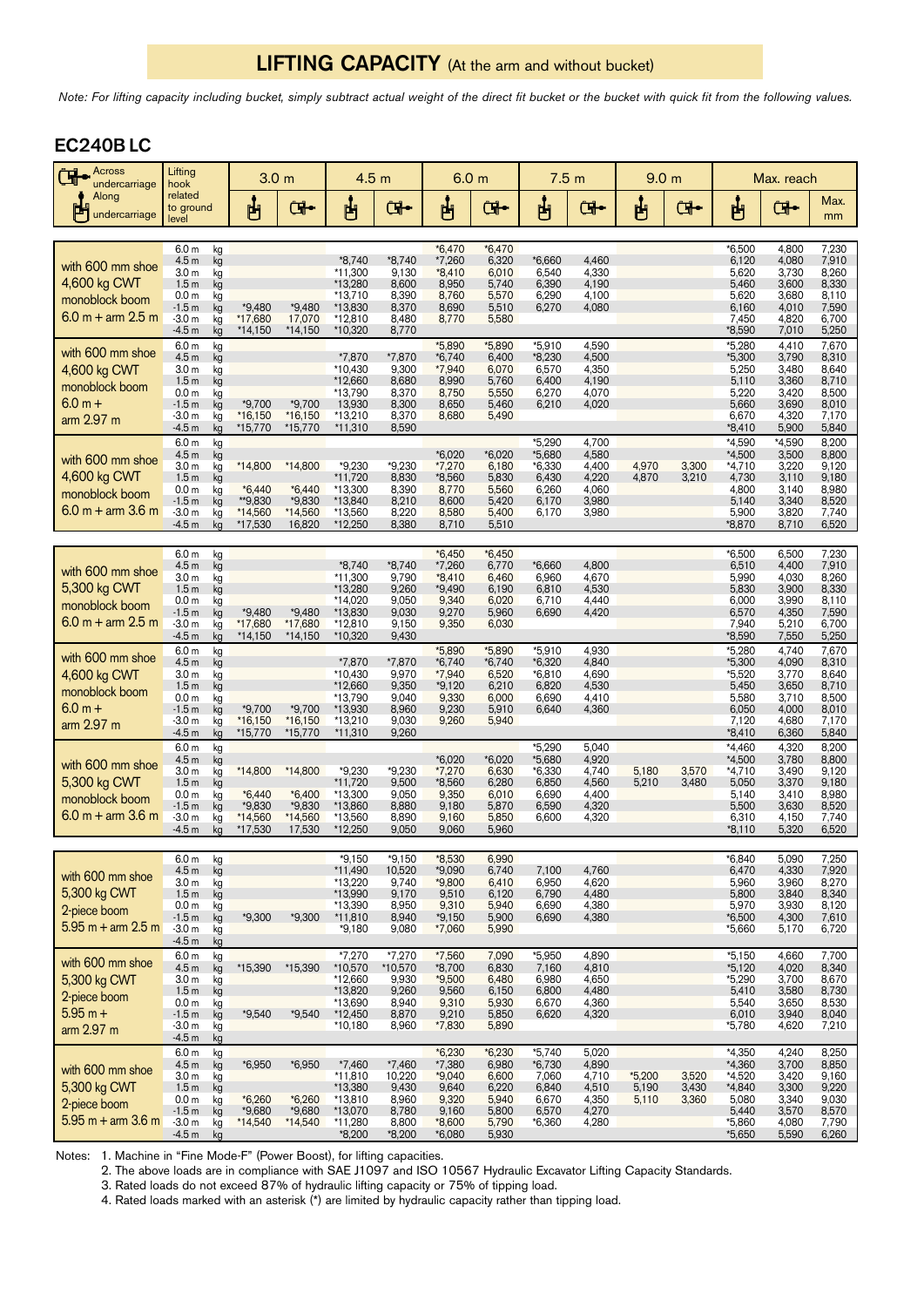# LIFTING CAPACITY (At the arm and without bucket)

*Note: For lifting capacity including bucket, simply subtract actual weight of the direct fit bucket or the bucket with quick fit from the following values.*

# EC240BNLC

| <b>Across</b><br>٦ł<br>undercarriage                                          | Lifting<br>hook                                                                                                                                                                                        | 3.0 <sub>m</sub>                                    |                                                      | 4.5 <sub>m</sub>                                                             |                                                                | 6.0 <sub>m</sub>                                                                 |                                                                         | 7.5 <sub>m</sub>                                                   |                                                             | 9.0 <sub>m</sub>        |                         | Max. reach                                                                  |                                                                      |                                                                      |
|-------------------------------------------------------------------------------|--------------------------------------------------------------------------------------------------------------------------------------------------------------------------------------------------------|-----------------------------------------------------|------------------------------------------------------|------------------------------------------------------------------------------|----------------------------------------------------------------|----------------------------------------------------------------------------------|-------------------------------------------------------------------------|--------------------------------------------------------------------|-------------------------------------------------------------|-------------------------|-------------------------|-----------------------------------------------------------------------------|----------------------------------------------------------------------|----------------------------------------------------------------------|
| Along<br>undercarriage                                                        | related<br>to ground<br>level                                                                                                                                                                          | ပျော်                                               | <b>G</b>                                             | ௶                                                                            | $\mathbf{F}$                                                   | မျှ                                                                              | <b>Gl⊷</b>                                                              | မျှ                                                                | ়ে⊷                                                         | ௶                       | $\mathbf{F}$            | ௶                                                                           | Œ.                                                                   | Max.<br>mm                                                           |
| with 600 mm shoe<br>4,600 kg CWT<br>monoblock boom<br>$6.0 m + arm 2.5 m$     | 6.0 <sub>m</sub><br>$\mathsf{k}\mathsf{g}$<br>4.5 <sub>m</sub><br>kg<br>3.0 <sub>m</sub><br>kg<br>1.5 <sub>m</sub><br>kg<br>0.0 <sub>m</sub><br>kg<br>$-1.5m$<br>kg<br>$-3.0 m$<br>kg<br>$-4.5m$<br>kg | $*9,480$<br>*17,680<br>*14,150                      | $*9,480$<br>16,120<br>*14,150                        | $*8,740$<br>*11,300<br>*13,280<br>13,710<br>13,690<br>*12,810<br>*10,320     | $*8,740$<br>8,870<br>8,350<br>8,150<br>8,130<br>8,240<br>8,520 | $*6,470$<br>$*7,260$<br>$*8,410$<br>8,860<br>8,670<br>8,610<br>8,690             | 6,430<br>6,200<br>5,900<br>5,630<br>5,460<br>5,410<br>5,480             | 6,660<br>6,520<br>6,370<br>6,270<br>6,250                          | 4,400<br>4,270<br>4,140<br>4,040<br>4,030                   |                         |                         | *6,500<br>6,100<br>5,610<br>5,460<br>5,610<br>6,140<br>7,400<br>*8,590      | 4,740<br>4,030<br>3,680<br>3,560<br>3,640<br>3,960<br>4,740<br>6,850 | 7,230<br>7,910<br>8,260<br>8,330<br>8,110<br>7,590<br>6,700<br>5,250 |
| with 600 mm shoe<br>4,600 kg CWT<br>monoblock boom<br>$6.0 m +$<br>arm 2.97 m | 6.0 <sub>m</sub><br>kg<br>4.5 <sub>m</sub><br>kg<br>3.0 <sub>m</sub><br>kg<br>1.5 <sub>m</sub><br>kg<br>0.0 <sub>m</sub><br>kg<br>$-1.5m$<br>kg<br>$-3.0m$<br>kg<br>$-4.5m$<br>kg                      | $*9,700$<br>*16,150<br>*15,770                      | $*9,700$<br>15,870<br>*15,770                        | *7,870<br>*10,430<br>*12,660<br>13,710<br>13,610<br>*13,210<br>$*11,310$     | *7,870<br>9,030<br>8,430<br>8,140<br>8,060<br>8,130<br>8,350   | *5,890<br>$*6,740$<br>*7,940<br>8,900<br>8,670<br>8,570<br>8,600                 | *5,890<br>6,280<br>5,960<br>5,660<br>5,450<br>5,360<br>5,390            | *5,910<br>$*6,230$<br>6,540<br>6,370<br>6,240<br>6,190             | 4,530<br>4,440<br>4,290<br>4,140<br>4,020<br>3,970          |                         |                         | *5,280<br>*5,300<br>5,250<br>5,100<br>5,220<br>5,650<br>6,640<br>*8,410     | 4,350<br>3,750<br>3,440<br>3,330<br>3,380<br>3,640<br>4,260<br>5,790 | 7,670<br>8,310<br>8,640<br>8,710<br>8,500<br>8,010<br>7,170<br>5,840 |
| with 600 mm shoe<br>4,600 kg CWT<br>monoblock boom<br>$6.0 m + arm 3.6 m$     | 6.0 <sub>m</sub><br>kg<br>4.5 <sub>m</sub><br>kg<br>3.0 <sub>m</sub><br>kg<br>1.5 <sub>m</sub><br>kg<br>0.0 <sub>m</sub><br>kg<br>$-1.5m$<br>kg<br>$-3.0 m$<br>kg<br>$-4.5m$<br>kg                     | *14,800<br>$*6,440$<br>*9,830<br>*14,560<br>*17,530 | $*14,800$<br>$*6,440$<br>*9,830<br>*14,560<br>15,880 | $*9,230$<br>*11,720<br>*13,300<br>13,530<br>13,540<br>*12,250                | $*9,230$<br>8,580<br>8,150<br>7,980<br>7,990<br>8,140          | $*6,020$<br>$*7,270$<br>*8,560<br>8,680<br>8,520<br>8,500<br>8,620               | $*6,020$<br>6,060<br>5,720<br>5,460<br>5,320<br>5,300<br>5,410          | $*5,290$<br>*5,680<br>$*6,330$<br>6,400<br>6,240<br>6,150<br>6,150 | 4,640<br>4,520<br>4,340<br>4,160<br>4,010<br>3,930<br>3,930 | 4,970<br>4,870          | 3,260<br>3,170          | *4,460<br>*4,500<br>$*4,710$<br>4,730<br>4,810<br>5,140<br>5,890<br>7,630   | 3,970<br>3,460<br>3,190<br>3,080<br>3,110<br>3,310<br>3,770<br>4,840 | 8,200<br>8,800<br>9,120<br>9,180<br>8,980<br>8,520<br>7,740<br>6,520 |
| with 600 mm shoe<br>5,300 kg CWT<br>monoblock boom<br>$6.0 m + arm 2.5 m$     | 6.0 <sub>m</sub><br>kg<br>4.5 <sub>m</sub><br>kg<br>3.0 <sub>m</sub><br>kg<br>1.5 <sub>m</sub><br>kg<br>0.0 <sub>m</sub><br>kg<br>$-1.5m$<br>kg<br>$-3.0 m$<br>kg<br>-4.5 m<br>kg                      | *9,480<br>*17,680<br>$*14,150$                      | $*9,480$<br>16,120<br>$*14,150$                      | $*8,740$<br>$*11,300$<br>*13,280<br>13,710<br>13,690<br>*12,810<br>*10,320   | $*8,740$<br>8,870<br>8,350<br>8,150<br>8,130<br>8,240<br>8,520 | $*6,470$<br>$*7,260$<br>$*8,410$<br>8,860<br>8,670<br>8,610<br>8,690             | 6,430<br>6,200<br>5,900<br>5,630<br>5,460<br>5,410<br>5,480             | 6,660<br>6,520<br>6,370<br>6,270<br>6,250                          | 4,400<br>4,270<br>4,140<br>4,040<br>4,030                   |                         |                         | $*6,500$<br>6,100<br>5,610<br>5,460<br>5,610<br>6,140<br>7,400<br>$*8,590$  | 4,740<br>4,030<br>3,680<br>3,560<br>3,640<br>3,960<br>4,740<br>6,850 | 7,230<br>7,910<br>8,260<br>8,330<br>8,110<br>7,590<br>6,700<br>5,250 |
| with 600 mm shoe<br>5,300 kg CWT<br>monoblock boom<br>$6.0 m +$<br>arm 2.97 m | 6.0 <sub>m</sub><br>kg<br>4.5 <sub>m</sub><br>kg<br>3.0 <sub>m</sub><br>kg<br>1.5 <sub>m</sub><br>kg<br>0.0 <sub>m</sub><br>kg<br>$-1.5m$<br>kg<br>$-3.0m$<br>kg<br>$-4.5m$<br>kg                      | *9,700<br>$*16,150$<br>*15,770                      | $*9,700$<br>15,870<br>*15,770                        | *7,870<br>$*10,430$<br>*12,660<br>13,710<br>13,610<br>$*13,210$<br>$*11,310$ | *7,870<br>9,030<br>8,430<br>8,140<br>8,060<br>8,130<br>8,350   | $*5,890$<br>$*6,740$<br>*7,940<br>8,900<br>8,670<br>8,570<br>8,600               | *5,890<br>6,280<br>5,960<br>5,660<br>5,450<br>5,360<br>5,390            | *5,910<br>$*6,230$<br>6,540<br>6,370<br>6,240<br>6,190             | 4,530<br>4,440<br>4,290<br>4,140<br>4,020<br>3,970          |                         |                         | *5,280<br>$*5,300$<br>5,250<br>5,100<br>5,220<br>5,650<br>6,640<br>$*8,410$ | 4,350<br>3,750<br>3,440<br>3,330<br>3,380<br>3,640<br>4,260<br>5,790 | 7,670<br>8,310<br>8,640<br>8,710<br>8,500<br>8,010<br>7,170<br>5,840 |
| with 600 mm shoe<br>5,300 kg CWT<br>monoblock boom<br>$6.0 m + arm 3.6 m$     | 6.0 <sub>m</sub><br>kg<br>4.5 <sub>m</sub><br>kg<br>3.0 <sub>m</sub><br>kg<br>1.5 <sub>m</sub><br>kg<br>0.0 <sub>m</sub><br>kg<br>$-1.5m$<br>kg<br>$-3.0m$<br>kg<br>$-4.5m$<br>kg                      | *14,800<br>$*6,440$<br>*9,830<br>*14,560<br>*17,530 | *14,800<br>$*6,440$<br>*9,830<br>*14,560<br>15,880   | $*9,230$<br>*11,720<br>*13,300<br>13,530<br>13,540<br>*12,250                | *9,230<br>8,580<br>8,150<br>7,980<br>7,990<br>8,140            | $*6,020$<br>*7,270<br>*8,560<br>8,680<br>8,520<br>8,500<br>8,620                 | $*6,020$<br>6,060<br>5,720<br>5,460<br>5,320<br>5,300<br>5,410          | $*5,290$<br>*5,680<br>$*6,330$<br>6,400<br>6,240<br>6,150<br>6,150 | 4,640<br>4,520<br>4,340<br>4,160<br>4,010<br>3,930<br>3,930 | 4,970<br>4,870          | 3,260<br>3,170          | *4,460<br>$*4,500$<br>*4,710<br>4,730<br>4,810<br>5,140<br>5,890<br>7,630   | 3,970<br>3,460<br>3,190<br>3,080<br>3,110<br>3,310<br>3,770<br>4,840 | 8,200<br>8,800<br>9,120<br>9,180<br>8,980<br>8,520<br>7,740<br>6,520 |
| with 600 mm shoe<br>5,300 kg CWT<br>2-piece boom<br>$5.95$ m + arm $2.5$ m    | 6.0 <sub>m</sub><br>kg<br>4.5 <sub>m</sub><br>kg<br>3.0 <sub>m</sub><br>kg<br>1.5 <sub>m</sub><br>kg<br>0.0 <sub>m</sub><br>kg<br>$-1.5m$<br>kg<br>$-3.0 m$<br>kg<br>$-4.5m$<br>kg                     | $*9,300$                                            | $*9,300$                                             | *9,150<br>$*11,490$<br>*13,220<br>13,920<br>*13,390<br>$*11,810$<br>$*9,180$ | *9,150<br>9,560<br>8,800<br>8,250<br>8,040<br>8,030<br>8,170   | *8,530<br>$*9,090$<br>9,160<br>8,830<br>8,640<br>8,590<br>$*7,060$               | 6,400<br>6,170<br>5,840<br>5,560<br>5,390<br>5,340<br>5,430             | 6,640<br>6,500<br>6,340<br>6,240<br>6,240                          | 4,350<br>4,220<br>4,080<br>3,980<br>3,980                   |                         |                         | *6,840<br>6,060<br>5,570<br>5,420<br>5,580<br>6,120<br>*5,660               | 4,670<br>3,960<br>3,620<br>3,500<br>3,580<br>3,910<br>4,700          | 7,250<br>7,920<br>8,270<br>8,340<br>8,120<br>7,610<br>6,720          |
| with 600 mm shoe<br>5,300 kg CWT<br>2-piece boom<br>$5.95 m +$<br>arm 2.97 m  | 6.0 m<br>kg<br>kg<br>4.5 <sub>m</sub><br>3.0 <sub>m</sub><br>kg<br>1.5 <sub>m</sub><br>kg<br>0.0 <sub>m</sub><br>kg<br>kg<br>$-1.5m$<br>-3.0 m<br>kg<br>$-4.5m$<br>kg                                  | *15,390<br>$*9,540$                                 | $*15,390$<br>$*9,540$                                | *7,270<br>*10,570<br>*12,660<br>*13,820<br>13,660<br>*12,450<br>*10,180      | $*7,270$<br>9,760<br>8,980<br>8,340<br>8,030<br>7,950<br>8,050 | *7,560<br>$*8,700$<br>9,240<br>8,880<br>8,630<br>8,540<br>$*7,830$               | 6,500<br>6,250<br>5,910<br>5,590<br>5,370<br>5,290<br>5,330             | *5,950<br>6,700<br>6,530<br>6,350<br>6,220<br>6,170                | 4,480<br>4,400<br>4,240<br>4,080<br>3,960<br>3,920          |                         |                         | $*5,150$<br>$*5,120$<br>5,200<br>5,060<br>5,170<br>5,610<br>*5,780          | 4,270<br>3,680<br>3,370<br>3,260<br>3,320<br>3,580<br>4,200          | 7,700<br>8,340<br>8,670<br>8,730<br>8,530<br>8,040<br>7,210          |
| with 600 mm shoe<br>5,300 kg CWT<br>2-piece boom<br>$5.95$ m + arm 3.6 m      | 6.0 <sub>m</sub><br>kg<br>4.5 <sub>m</sub><br>kg<br>3.0 <sub>m</sub><br>kg<br>1.5 <sub>m</sub><br>kg<br>0.0 <sub>m</sub><br>kg<br>$-1.5m$<br>kg<br>$-3.0m$<br>kg<br>$-4.5m$<br>kg                      | *6,950<br>$*6,260$<br>*9,680<br>$*14,540$           | *6,950<br>$*6,260$<br>*9,680<br>*14,540              | $*7,460$<br>$*11,810$<br>*13,380<br>13,690<br>*13,070<br>*11,280<br>$*8,200$ | *7,460<br>9,260<br>8,500<br>8,040<br>7,870<br>7,890<br>8,080   | $*6,230$<br>$*7,380$<br>$*9,040$<br>8,960<br>8,650<br>8,490<br>8,480<br>$*6,080$ | $*6,230$<br>6,400<br>6,030<br>5,660<br>5,380<br>5,240<br>5,230<br>5,370 | $*5,740$<br>*6,730<br>6,600<br>6,390<br>6,220<br>6,120<br>6,140    | 4,610<br>4,490<br>4,300<br>4,110<br>3,950<br>3,870<br>3,880 | 4,950<br>4,850<br>4,770 | 3,210<br>3,120<br>3,050 | *4,350<br>*4,360<br>$*4,520$<br>4,670<br>4,750<br>5,080<br>5,830<br>*5,650  | 3,880<br>3,380<br>3,110<br>3,000<br>3,040<br>3,240<br>3,700<br>5,070 | 8,250<br>8,850<br>9,160<br>9,220<br>9,030<br>8,570<br>7,790<br>6,260 |

Notes: 1. Machine in "Fine Mode-F" (Power Boost), for lifting capacities.

2. The above loads are in compliance with SAE J1097 and ISO 10567 Hydraulic Excavator Lifting Capacity Standards.

3. Rated loads do not exceed 87% of hydraulic lifting capacity or 75% of tipping load.

4. Rated loads marked with an asterisk (\*) are limited by hydraulic capacity rather than tipping load.